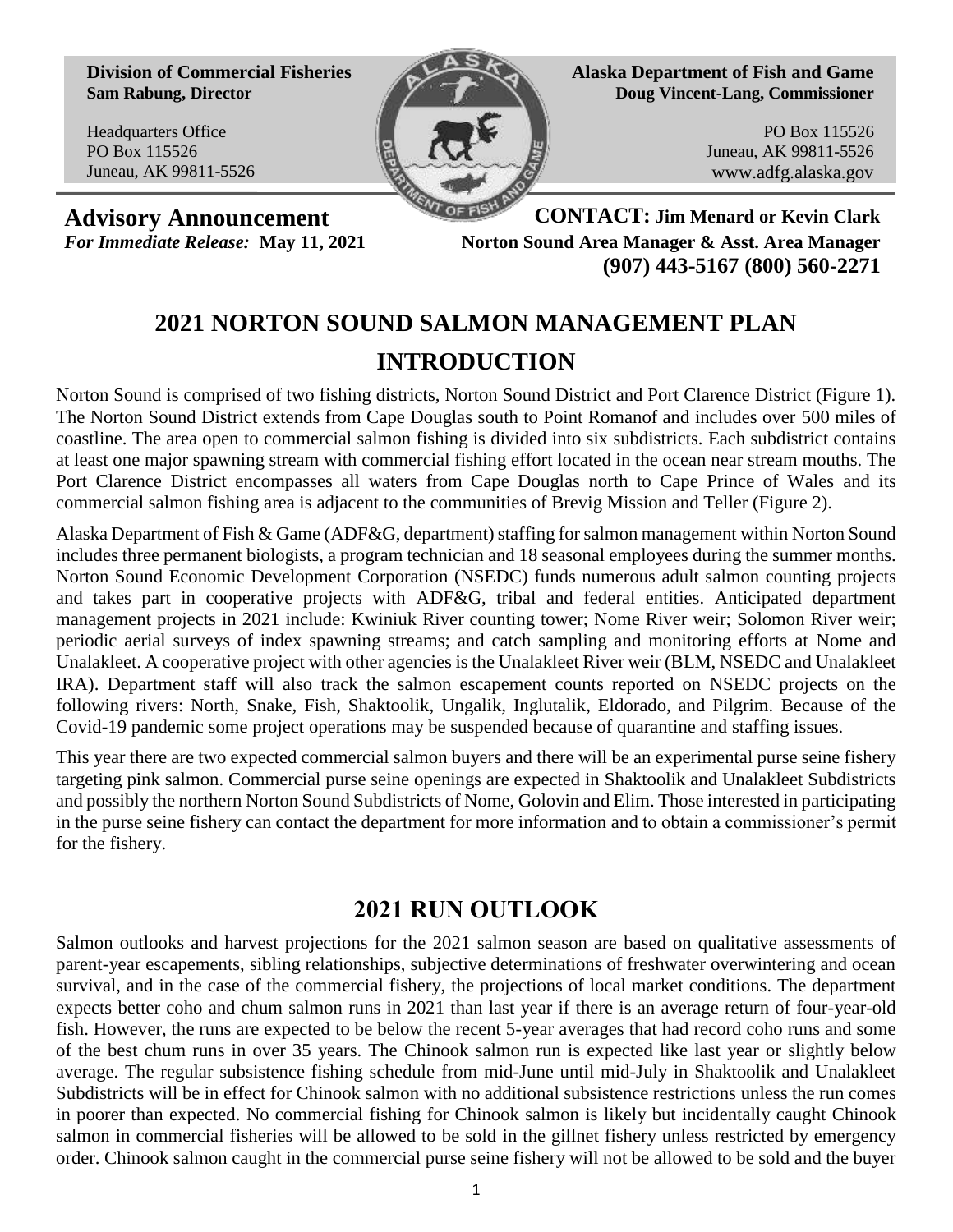plans to donate Chinook salmon to the villages in the subdistrict where they are harvested. Chum salmon runs are expected to be below average, and the harvest is expected to be 70,000 to 120,000 fish. The department expects the pink salmon run to be above average for an odd-numbered year, but harvest will depend on buyer interest and could range from 25,000 to 75,000 fish. If there are pink salmon gillnet directed fishing periods and frequent seine fishing openings this year the harvest could increase as much as ten-fold. The department does have the authority to increase fishing net aggregate length from 100 fathoms to 200 fathoms if there were a pink salmon directed fishery. The coho salmon run is expected to be below average based on ocean survival conditions in recent years and the commercial harvest is expected to be 50,000 to 100,000 fish. In the Port Clarence District, the department expects the commercial fishery to remain closed because the in-river goal of 30,000 sockeye salmon at Pilgrim River is not expected to be reached. Subsistence fishing closures in the Pilgrim River may occur and the department will limit sockeye salmon subsistence harvest to 25 fish initially and will increase or waive the limit if the run is better than expected.

# **MANAGEMENT STRATEGIES**

Department staff will manage salmon fisheries to ensure escapement goals are achieved. Subsistence fishing may need to be restricted or closed if concerns for escapement arise. Commercial fishing will occur depending on market availability and if there is an adequate surplus above escapement and subsistence needs. Informational updates will be broadcast periodically over Nome public radio stations and Advisory Announcements sent to the Unalakleet radio station for broadcast to inform fishermen of current regulations, catches, escapements, and ADF&G activities. The public may call the Nome office toll-free number at 1-800-560-2271 or the local number of 443-5167 for information.

Because of higher snowfall this past winter river levels are expected to be much higher than normal and delays getting escapement projects operational may occur. If there are cases where subdistricts do not have escapement projects operational the department will compare commercial catch with historical catch values during similar time periods to determine if additional fishing time is warranted.

Subsistence salmon permits are required when net fishing in northern Norton Sound (from Elim Subdistrict to Port Clarence District) and only Alaska residents qualify for a permit. A sport fish license is required when fishing with a rod and reel in southern Norton Sound. However, in northern Norton Sound rod and reel is a legal subsistence gear but when salmon fishing using rod and reel a sport fish license or subsistence salmon permit is required. Household subsistence permits are free and Alaska residents can get their permits online at [www.adfg.alaska.gov/store.](http://www.adfg.alaska.gov/store) Permits will also be issued at the Nome Fish & Game office. Village residents can call 1-800-560-2271 if they are unable to get a permit online and a permit will be mailed.

## **NOME SUBDISTRICT**

The Subdistrict 1 (Nome) salmon run in 2021 is expected to below average, but commercial fishing time targeting chum and coho salmon is expected. Since Tier II chum salmon subsistence fishing was suspended in 2006, the previous subdistrict-wide escapement goal range of 23,000 to 35,000 fish has been reached or exceeded in all years except in 2009. In the last five years the escapement has ranged from 31,000 to 124,000 chum salmon. Three rivers have chum salmon escapement goal ranges: Eldorado (4,400 to 14,200), Nome (1,600 to 5,300) and Snake (2,000 to 4,200). Last year was the first time the range was not met or exceeded in all three rivers in over five years because the Snake River did not reach the lower end of its escapement goal.

In marine waters, subsistence fishing is allowed 7 days a week prior to June 15 and after August 15. Likewise, in fresh waters, subsistence fishing is open 7 days a week prior to June 15 and after August 31. From June 15 through August 15 the marine waters of Nome Subdistrict, west of Cape Nome, will be open to set gillnet fishing from 6 p.m. Wednesday until 6 p.m. Monday. Marine waters east of Cape Nome will remain open 7 days a week throughout the season. Beginning June 15 through August 31, subsistence set gillnet fishing will be open in fresh waters from 6 p.m. Wednesday until 6 p.m. Monday. The fishing schedule listed above will be in effect unless reduced or closed by emergency order because of weaker than expected salmon runs. Dip nets and cast nets are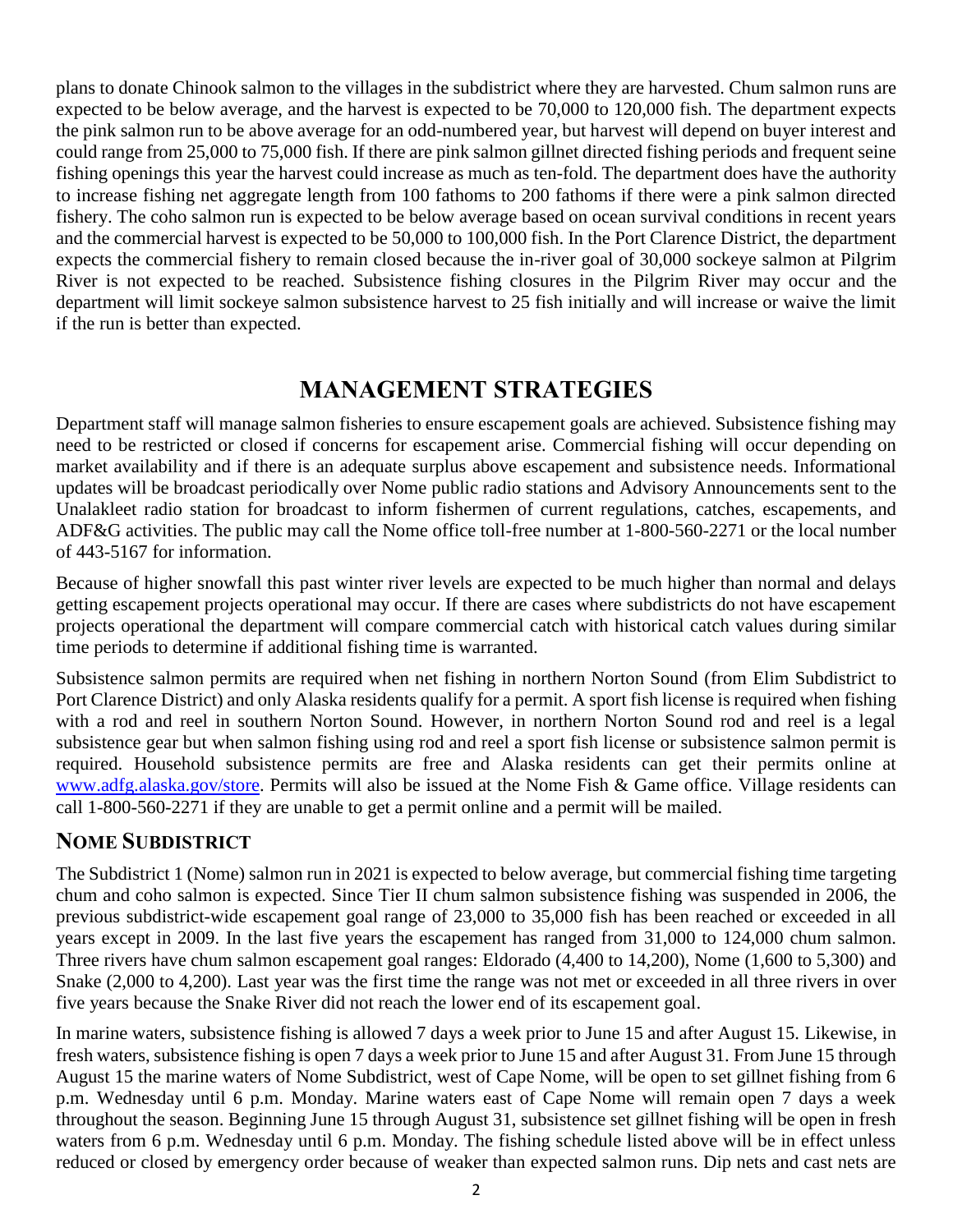legal gear for harvesting salmon in Norton Sound and are allowed during the set gillnet fishing periods. Beach seining is allowed during set gillnet fishing periods from June 15 through August 15.

Stream-specific harvest limits are listed on the subsistence salmon fishing permits. There are no catch limits in marine waters. Permit catch limits for Nome Subdistrict and Port Clarence District streams are listed in Table 2.

The department will use the Eldorado weir counts as the primary indicator of chum salmon run strength in Nome Subdistrict east of Cape Nome. If chum salmon escapement begins to lag compared to historical run timing curves and indicates the escapement goal range will not be met, marine and river fishing periods may be reduced or suspended until the department switches to management to other salmon species. However, the Eldorado River chum salmon escapement is expected to be easily met in 2021 and daily escapement counts from the weir will be used to confirm that the run is tracking as expected. Aerial surveys will also be used to index escapement to the Bonanza, Flambeau and Sinuk rivers.

The department will use the Nome River and Snake River escapement counts as an indicator of chum salmon run strength in the Nome Subdistrict west of Cape Nome. If the Nome River and Snake River weir counts project that the chum salmon escapement goal range will not be reached, marine and freshwater subsistence fishing periods may be restricted or suspended. However, both rivers are expected to reach the escapement goal ranges. The Cripple and Penny rivers are closed by regulation to subsistence chum salmon fishing. The Sinuk River is expected to reach sockeye salmon escapement goal range at Glacial Lake (800 to 1,600 by aerial survey).

Commercial fishing periods are expected in Nome Subdistrict for chum salmon and possibly pink salmon if there is buyer interest. Commercial fishing for coho salmon in August is also expected. Directed fishing periods for chum and coho salmon will have gear restricted to a maximum mesh size of 6 inches and for pink salmon to a maximum mesh size of 4 ½ inches.

### **GOLOVIN SUBDISTRICT**

The chum run is expected to be below average with commercial fishing expected to begin in late June if run strength comes in as expected.

The Niukluk River tower project is no longer operational, but a counting tower project initiated by NSEDC has operated on the Fish River downstream of the confluence of the Niukluk River the last six years. If the Fish River project operates this year the department will use the counts as an index to compare with other salmon run assessments to determine if continued commercial fishing time is warranted.

If the Fish River project is unable to accurately enumerate the salmon run because of high water, then the chum salmon escapement counts in the adjacent Subdistrict 3 will be used as an indicator of the chum salmon run in Subdistrict 2 along with a peak aerial survey count if possible. By comparing Niukluk River tower chum salmon counts (1995-2012) with Kwiniuk River tower chum salmon counts of the same year there has been agreement between both rivers achieving and not achieving their respective escapement goals in 16 of 18 years. The department will also evaluate catch per unit of effort (CPUE), if there is commercial fishing, with historical commercial fishing periods during similar dates to determine if additional fishing time is warranted.

Both the Fish River tower site and the former Niukluk River tower site are much farther upstream than the adjacent Subdistrict 3 counting tower on Kwiniuk River. The department historically has used the counts from Kwiniuk River tower to determine early season chum salmon openings in Subdistrict 2. Further commercial chum salmon fishing opportunity after mid-July will be dependent on chum salmon escapement.

The pink salmon run should allow for commercial fishing periods in July if there is buyer interest and coho salmon commercial fishing periods are expected beginning in late July. Until mid-August coho commercial CPUE will be used to set commercial coho salmon fishing time. By mid-August, if the Fish River counting tower is operational, the department will determine additional fishing time based on coho salmon escapement as estimated by the counting tower. Also, the department plans to survey Niukluk River and Ophir Creek to determine if the aerial survey goal of 750 to 1,600 coho salmon will be reached. Directed fishing periods for chum and coho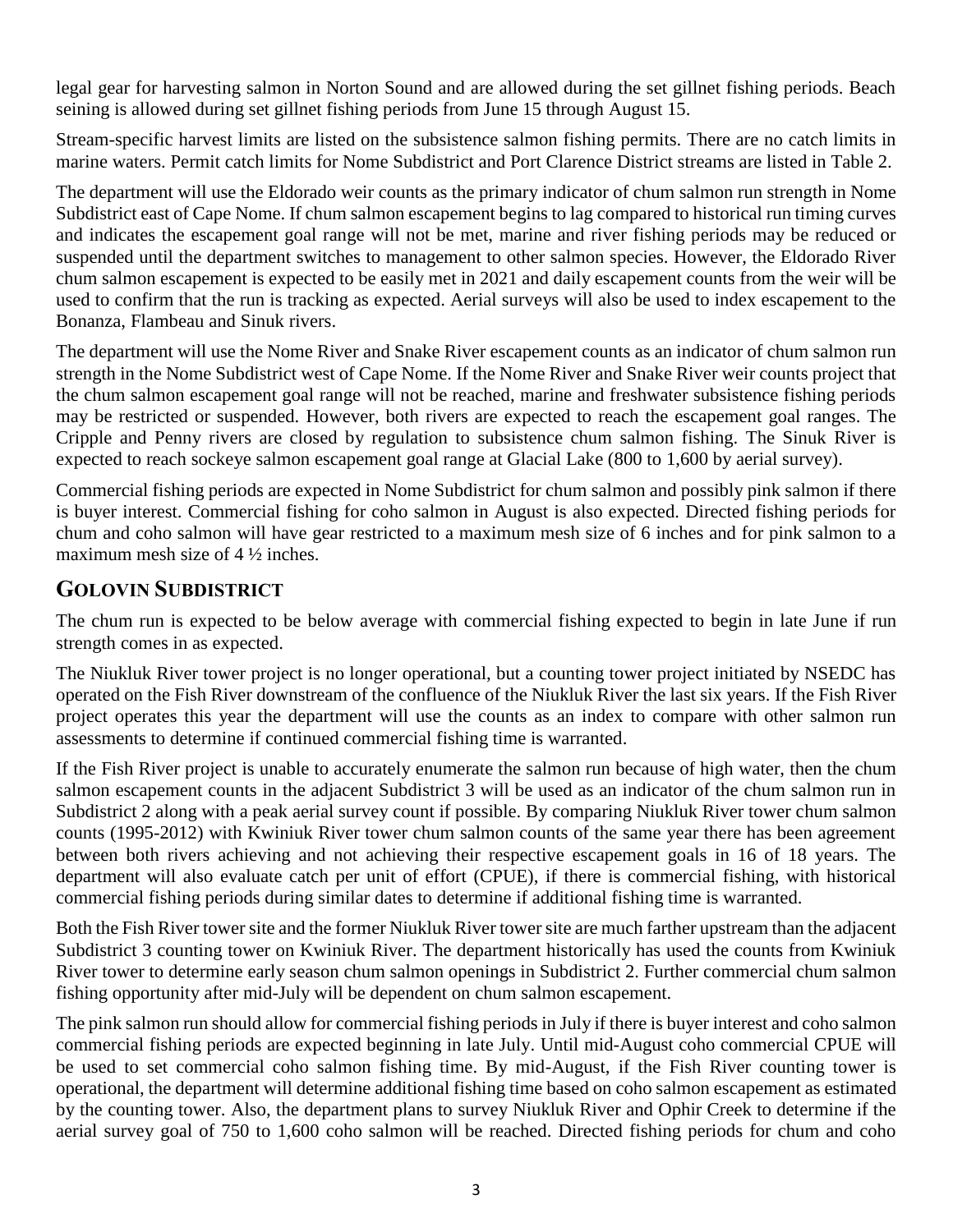salmon will have gear restricted to a maximum mesh size of 6 inches and for pink salmon to a maximum mesh size of  $4\frac{1}{2}$  inches.

## **ELIM SUBDISTRICT**

Except for 2014, when hook and line subsistence fishing for Chinook salmon was closed, there have been no other subsistence restrictions in over 30 years in Subdistrict 3 (Elim). Subsistence permits are required when subsistence salmon fishing in the Elim Subdistrict and other than the possibility of inseason Chinook salmon restrictions no other restrictions are expected.

Commercial fishing for chum salmon is expected, but the catch is expected to be below average. The pink salmon run is expected to be above average for an odd-numbered year, but buyer interest in pink salmon directed fishing periods is unknown.

Commercial coho salmon openings are likely beginning the end of July and the run strength is expected to be below average. Directed fishing periods for chum and coho salmon will have gear restricted to a maximum mesh size of 6 inches and if a pink salmon directed fishing period occurs maximum mesh size will be restricted at 4 ½ inches.

## **NORTON BAY SUBDISTRICT**

In the last decade there were record commercial harvests of pink (2012), chum (2013) and coho (2015) salmon in Subdistrict 4 (Norton Bay), but the second half of the last decade had very poor salmon harvests. Commercial salmon fishing harvests are expected to be below average for chum and coho salmon in 2021 based on recent runs.

Since 2011 NSEDC has operated a counting tower on the Inglutalik River and the department plans to use salmon escapement counts from the project as an index to compare with other projects in 2020. If the project proves to be an accurate assessment over several generations of salmon escapement the department would be able to set tower-based escapement goals. NSEDC also plans to have a counting tower on Ungalik River for the third consecutive year.

No restrictions on subsistence fishing are expected this year.

### **SHAKTOOLIK AND UNALAKLEET SUBDISTRICTS**

Subdistricts 5 (Shaktoolik) and 6 (Unalakleet) have been managed as one fishery because past studies have shown salmon bound for these subdistricts intermingle and that harvests in one subdistrict likely will affect the other. No commercial fishing is expected for Chinook salmon, but chum and pink salmon will be targeted commercially depending on market interest and gillnet fishing would likely occur beginning in July to allow more time for Chinook salmon to pass through the subdistricts.

Abundance of the Chinook salmon run will be monitored using passage estimates from the Unalakleet River weir and a counting tower on the North River, an important Chinook salmon spawning tributary in the Unalakleet River drainage. The escapement goal range for the North River is 1,200–2,600 Chinook salmon. However, for a Chinook salmon directed commercial fishery to occur, the department must project an escapement of a minimum of 1,900 Chinook salmon past the North River tower.

To protect Chinook salmon the subsistence fishing schedule in regulation will go into effect on June 15 in Subdistricts 5 and 6. The subsistence fishing schedule in the marine waters of Shaktoolik and Unalakleet Subdistricts is from 6:00 p.m. Monday until 6:00 p.m. Wednesday and from 6:00 p.m. Thursday until 6:00 p.m. Saturday. The schedule in the Unalakleet River is from 8:00 a.m. Monday until 8:00 p.m. Tuesday and from 8:00 a.m. Friday until 8:00 p.m. Saturday. If the Chinook salmon run is falls behind the amount necessary to reach the escapement goal the department may suspend the subsistence fishing schedule.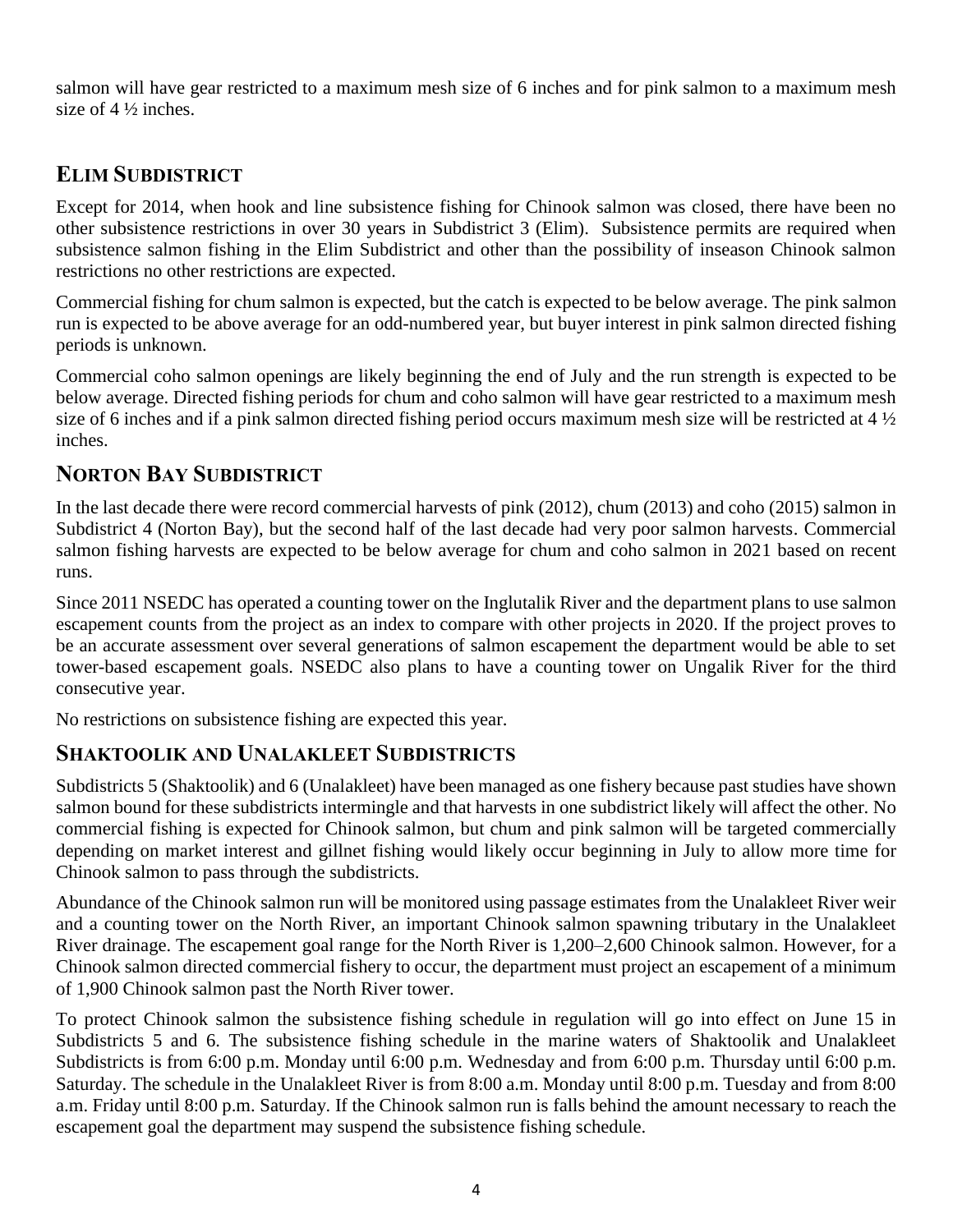Based on the recent 5-year trend in run performance and sibling relationships, the 2021 Chinook salmon run to southern Norton Sound is expected to be like 2020. If that occurs there is the possibility of reaching Chinook salmon escapement goal without the need for subsistence fishing closures. Regulations allow beach seines with a maximum mesh size of 4 ½ inches to be used from July 1 through August 10 to subsistence harvest salmon other than Chinook salmon seven days a week.

Chum salmon runs are expected to be below average and pink salmon runs are expected to be above average. Chum salmon commercial gillnet fishing periods will have gear restricted to a maximum mesh size of 6 inches and pink salmon directed fishing periods will have gear restricted to a maximum mesh size of 4 ½ inches. Commercial openings for chum and pink salmon will likely begin in July. Both gillnet and seine openings for pink salmon are likely because a new buyer has expressed interest in developing a commercial pink salmon fishery. Coho salmon commercial fishing openings are expected in late July and the run is expected to be below average. Department management for coho salmon season is considered to begin on July 25, or when coho salmon catches exceed chum salmon catches. Coho gear will be restricted to a maximum mesh size of 6 inches and the regular 48-hour periods will be in effect or extended if there are no escapement and buyer capacity concerns.

### **ST. MICHAEL AND STEBBINS**

Subsistence fishing is open 7 days per week in southern Norton Sound from Pt. Romanof to Black Point. Regulation does allow for the restriction of gillnet mesh size in the subsistence fisheries throughout Norton Sound if it is necessary to conserve Chinook salmon.

# **PORT CLARENCE DISTRICT**

The sockeye salmon run is not expected to reach the inriver goal of 30,000 fish in Pilgrim River and therefore a commercial fishery targeting sockeye salmon could occur but is not expected because of the lack of a buyer.

Subsistence salmon fishing permits are required for the Port Clarence District, Pilgrim River drainage and Salmon Lake. Salmon Lake will only be opened by emergency order and permits are only available at the Fish and Game office in Nome. Catch limits are listed on subsistence permits and in Table 2.

The department expects the sockeye salmon run in 2021 to be lower than the 2020 run. The department will compare the 2021 sockeye salmon run with historical escapement counts at the Pilgrim River weir after the first week of July and decide if a closure may be necessary to reach the escapement goal range. If the sockeye salmon run comes in much better than expected, then the department would look to increase the subsistence sockeye salmon catch limit. The Pilgrim River escapement goal range is 6,800 to 36,000 sockeye salmon through the weir. No other subsistence fishing closures are expected in Port Clarence District.

### **COVID-19**

Under Alaska's Health Advisories 1, 2, 3, and 4, commercial and subsistence fishing is considered essential and is part of Alaska's Essential Services and Critical Infrastructure. Commercial fishermen should ensure that all travel and other activities in support of commercial fishing operations follow protocols in Alaska COVID-19 Health Advisories. COVID-19 Health Advisories may be found here: [https://covid19.alaska.gov/health](https://covid19.alaska.gov/health-advisories/)[advisories/.](https://covid19.alaska.gov/health-advisories/)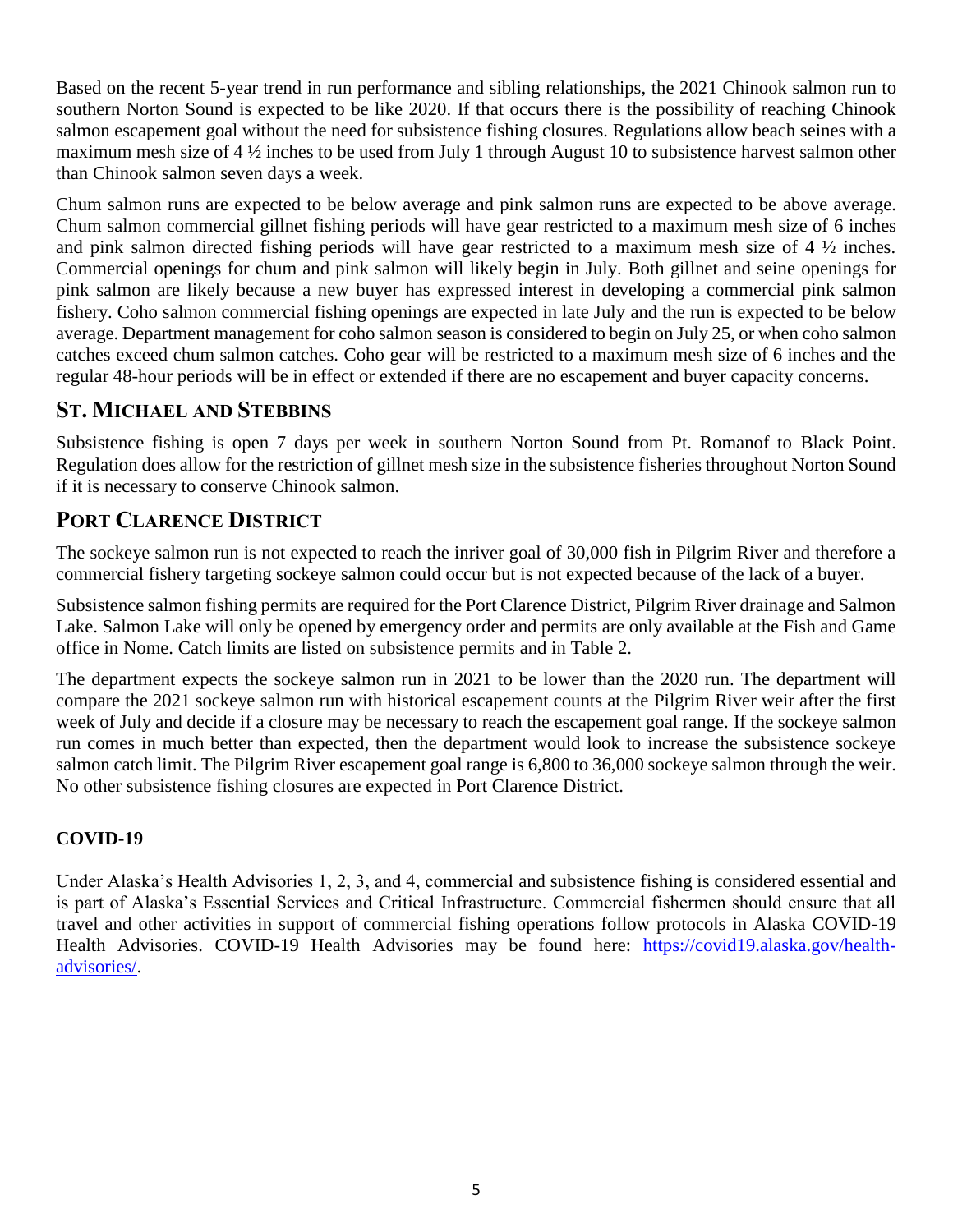# **TABLES AND FIGURES**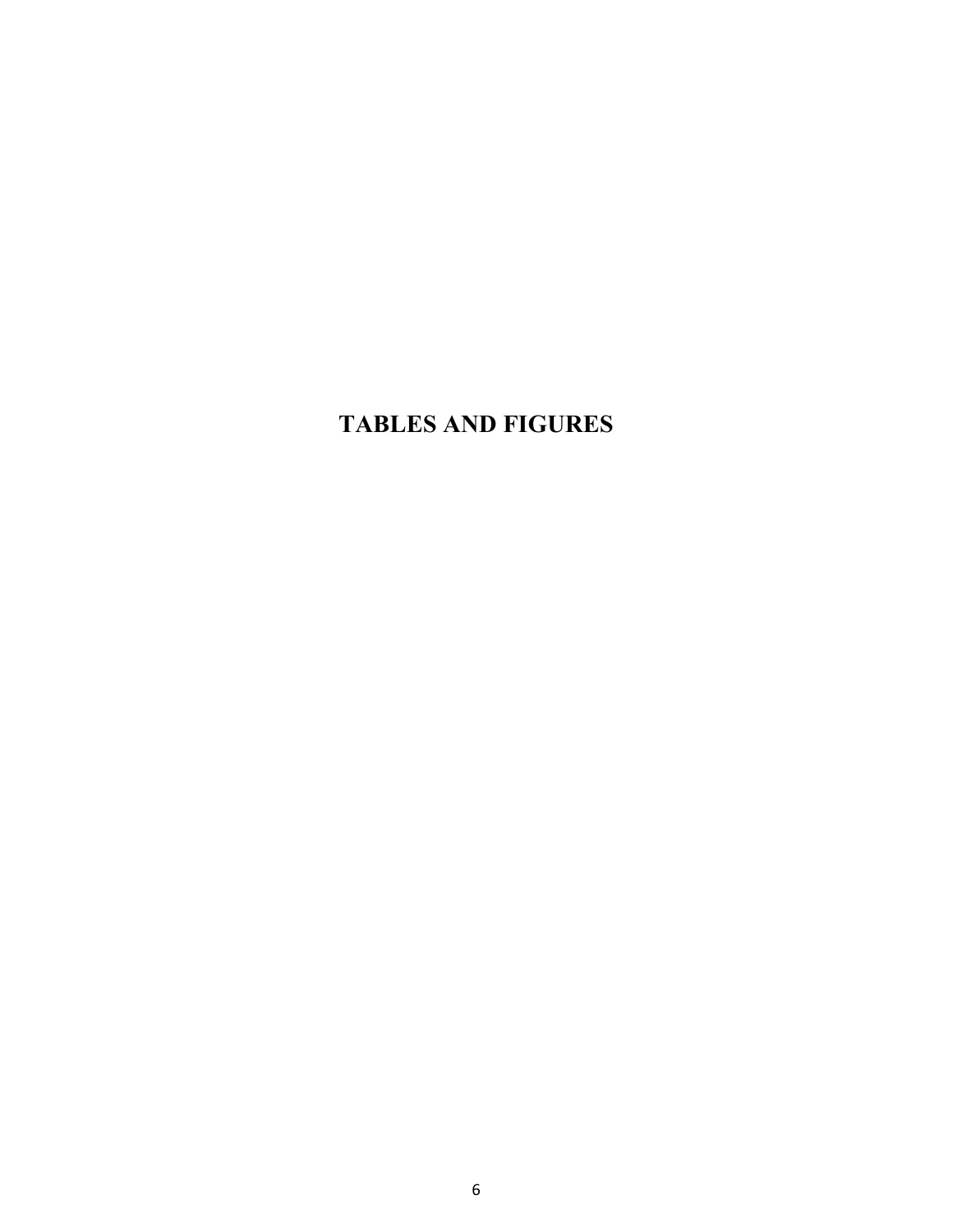Table 1. Commercial catch by salmon species, Norton Sound District, 1961 – 2020.

| Year<br>Pink<br>Chum<br>Total<br>Chinook<br>Sockeye<br>Coho<br>48,332<br>101,801<br>1961<br>5,300<br>35<br>13,807<br>34,327<br>1962<br>18<br>7,286<br>9,156<br>33,187<br>182,784<br>232,431<br>1963<br>71<br>16,765<br>6,613<br>55,625<br>154,789<br>233,863<br>1964<br>126<br>98<br>2,018<br>13,567<br>148,862<br>164,671<br>1965<br>30<br>36,795<br>40,524<br>1,449<br>2,030<br>220<br>14<br>5,755<br>1966<br>1,553<br>12,778<br>80,245<br>100,345<br>$\mathbf{o}$<br>1967<br>1,804<br>2,379<br>28,879<br>41,756<br>74,818<br>1968<br>$\mathbf{o}$<br>1,045<br>6,885<br>71,179<br>45,300<br>124,409<br>1969<br>$\mathbf{o}$<br>86,949<br>82,795<br>2,392<br>6,836<br>178,972<br>1970<br>$\mathbf{o}$<br>107,034<br>1,853<br>4,423<br>64,908<br>178,218<br>$\mathbf{o}$<br>1971<br>2,593<br>3,127<br>4,895<br>131,362<br>141,977<br>$\mathbf{o}$<br>454<br>1972<br>2,938<br>45,182<br>100,920<br>149,494<br>$\mathbf{o}$<br>9,282<br>46,499<br>1973<br>1,918<br>119,098<br>176,797<br>1974<br>$\mathbf{o}$<br>2,092<br>148,519<br>2,951<br>162,267<br>315,829<br>$\mathbf{z}$<br>4,593<br>1975<br>2,393<br>32,388<br>212,485<br>251,861<br>11<br>1976<br>2,243<br>6,934<br>87,916<br>95,956<br>193,060<br>$\mathfrak s$<br>1977<br>4,500<br>3,690<br>200,455<br>257,325<br>48,675<br>12<br>1978<br>9,819<br>7,335<br>325,503<br>189,279<br>531,948<br>57<br>1979<br>10,706<br>31,438<br>167,411<br>140,789<br>350,401<br>40<br>1980<br>6,311<br>29,842<br>227,352<br>180,792<br>444,337<br>1981<br>7,929<br>56<br>31,562<br>232,479<br>169,708<br>441,734<br>1982<br>5,892<br>10<br>91,690<br>230,281<br>183,335<br>511,208<br>27<br>1983<br>10,308<br>49,735<br>76,913<br>319,437<br>456,420<br>6<br>1984<br>8,455<br>67,875<br>119,381<br>146,442<br>342,159<br>166<br>1985<br>19,491<br>180,200<br>21,968<br>3,647<br>134,928<br>1986<br>6,395<br>233<br>35,600<br>41,260<br>146,912<br>230,400<br>1987<br>7,080<br>207<br>24,279<br>2,260<br>102,457<br>136,283<br>1988<br>4,096<br>1,252<br>37,214<br>74,604<br>107,966<br>225,132<br>1989<br>5,707<br>265<br>44,091<br>123<br>42,625<br>92,811<br>1990<br>434<br>8,895<br>56,712<br>501<br>65,123<br>131,665<br>1991<br>203<br>63,647<br>O<br>86,871<br>156,789<br>6,068<br>296<br>1992<br>4,541<br>105,418<br>6,284<br>83,394<br>199,933<br>279<br>1993<br>8,972<br>43,283<br>157,574<br>53,562<br>263,670<br>1994<br>5,285<br>80<br>102,140<br>982,389<br>18,290<br>1,108,184<br>1995<br>128<br>8,860<br>47,862<br>81,644<br>42,898<br>181,392<br>1996<br>4,984<br>1<br>68,206<br>487,441<br>10,609<br>571,241<br>161<br>79,141<br>1997<br>12,573<br>32,284<br>20<br>34,103<br>641,396<br>1998<br>7,429<br>7<br>29,623<br>588,013<br>16,324<br>$\mathbf{o}$<br>1999<br>2,508<br>12,662<br>$\mathbf{o}$<br>7,881<br>23,051<br>14<br>166,548<br>2000<br>752<br>44,409<br>6,150<br>217,873<br>213<br>44<br>2001<br>19,492<br>O<br>11,100<br>30,849<br>5<br>$\mathbf{o}$<br>2002<br>$\mathbf{1}$<br>1,759<br>600<br>2,365<br>12<br>21<br>$\mathbf{o}$<br>2003<br>17,060<br>3,560<br>20,653<br>22<br>$\mathbf{o}$<br>47<br>42,016<br>6,296<br>48,381<br>2004 <sup>a</sup><br>$\mathbf O$<br>2005<br>151<br>12<br>89,669<br>85,523<br>3,983<br>$\ensuremath{\mathsf{3}}$<br>10,042<br>2006<br>20<br>130,808<br>$\mathbf{o}$<br>140,873<br>19<br>$\mathbf{z}$<br>2007<br>126,136<br>3,769<br>22,431<br>152,357<br>120,309<br>2008<br>83<br>60<br>75,525<br>25,124<br>221,101<br>2009 <sup>a</sup><br>84<br>126<br>87,041<br>34,122<br>17,364<br>138,737<br>140<br>2010<br>103<br>62,079<br>31,557<br>117,743<br>211,622<br>2011<br>185<br>369<br>58,917<br>110,555<br>7,141<br>177,167<br>197<br>134<br>37,056<br>205,498<br>62,772<br>305,657<br>2012 <sup>a</sup><br>151<br>247<br>53,802<br>8,338<br>118,709<br>181,247<br>2013 <sup>a</sup><br>519<br>107,745<br>2014<br>289<br>112,756<br>182,406<br>403,715<br>4,199<br>2015<br>1,288<br>153,929<br>62,888<br>147,497<br>369,801<br>2016<br>321<br>2,888<br>102,890<br>208,961<br>51,176<br>366,236<br>2017<br>538<br>2,975<br>191,254<br>163,473<br>378,561<br>20,321<br>2018<br>906<br>260,707<br>40,449<br>238,029<br>543,714<br>3,623<br>2019<br>1,390<br>7,013<br>139,837<br>76,408<br>157,938<br>382,586<br>2020<br>986<br>2,062<br>14,689<br>7,919<br>26,379<br>52,035<br>889 <sup>'</sup><br>4,140'<br>169,723<br>81,805<br>151,623<br>Average 2015-2019<br>408,180<br>4,414<br>234,645<br>168,793<br>255,127<br>1,081<br>Average 2010-2019<br>664,061 |  |  |  |  |
|------------------------------------------------------------------------------------------------------------------------------------------------------------------------------------------------------------------------------------------------------------------------------------------------------------------------------------------------------------------------------------------------------------------------------------------------------------------------------------------------------------------------------------------------------------------------------------------------------------------------------------------------------------------------------------------------------------------------------------------------------------------------------------------------------------------------------------------------------------------------------------------------------------------------------------------------------------------------------------------------------------------------------------------------------------------------------------------------------------------------------------------------------------------------------------------------------------------------------------------------------------------------------------------------------------------------------------------------------------------------------------------------------------------------------------------------------------------------------------------------------------------------------------------------------------------------------------------------------------------------------------------------------------------------------------------------------------------------------------------------------------------------------------------------------------------------------------------------------------------------------------------------------------------------------------------------------------------------------------------------------------------------------------------------------------------------------------------------------------------------------------------------------------------------------------------------------------------------------------------------------------------------------------------------------------------------------------------------------------------------------------------------------------------------------------------------------------------------------------------------------------------------------------------------------------------------------------------------------------------------------------------------------------------------------------------------------------------------------------------------------------------------------------------------------------------------------------------------------------------------------------------------------------------------------------------------------------------------------------------------------------------------------------------------------------------------------------------------------------------------------------------------------------------------------------------------------------------------------------------------------------------------------------------------------------------------------------------------------------------------------------------------------------------------------------------------------------------------------------------------------------------------------------------------------------------------------------------------------------------------------------------------------------------------------------------------------------------------------------------------------------------------------------------------------------------------------------------------------------------------------------------------------------------------------------------------------------------------------------------------------------------------------------------------------------------------------------------------------------------------------------------------------------------------------------------------------------------------------------------------------------------------------------------------------------------------------------------------------------------------------------------------------------------------------------------------------------------------|--|--|--|--|
|                                                                                                                                                                                                                                                                                                                                                                                                                                                                                                                                                                                                                                                                                                                                                                                                                                                                                                                                                                                                                                                                                                                                                                                                                                                                                                                                                                                                                                                                                                                                                                                                                                                                                                                                                                                                                                                                                                                                                                                                                                                                                                                                                                                                                                                                                                                                                                                                                                                                                                                                                                                                                                                                                                                                                                                                                                                                                                                                                                                                                                                                                                                                                                                                                                                                                                                                                                                                                                                                                                                                                                                                                                                                                                                                                                                                                                                                                                                                                                                                                                                                                                                                                                                                                                                                                                                                                                                                                                                                        |  |  |  |  |
|                                                                                                                                                                                                                                                                                                                                                                                                                                                                                                                                                                                                                                                                                                                                                                                                                                                                                                                                                                                                                                                                                                                                                                                                                                                                                                                                                                                                                                                                                                                                                                                                                                                                                                                                                                                                                                                                                                                                                                                                                                                                                                                                                                                                                                                                                                                                                                                                                                                                                                                                                                                                                                                                                                                                                                                                                                                                                                                                                                                                                                                                                                                                                                                                                                                                                                                                                                                                                                                                                                                                                                                                                                                                                                                                                                                                                                                                                                                                                                                                                                                                                                                                                                                                                                                                                                                                                                                                                                                                        |  |  |  |  |
|                                                                                                                                                                                                                                                                                                                                                                                                                                                                                                                                                                                                                                                                                                                                                                                                                                                                                                                                                                                                                                                                                                                                                                                                                                                                                                                                                                                                                                                                                                                                                                                                                                                                                                                                                                                                                                                                                                                                                                                                                                                                                                                                                                                                                                                                                                                                                                                                                                                                                                                                                                                                                                                                                                                                                                                                                                                                                                                                                                                                                                                                                                                                                                                                                                                                                                                                                                                                                                                                                                                                                                                                                                                                                                                                                                                                                                                                                                                                                                                                                                                                                                                                                                                                                                                                                                                                                                                                                                                                        |  |  |  |  |
|                                                                                                                                                                                                                                                                                                                                                                                                                                                                                                                                                                                                                                                                                                                                                                                                                                                                                                                                                                                                                                                                                                                                                                                                                                                                                                                                                                                                                                                                                                                                                                                                                                                                                                                                                                                                                                                                                                                                                                                                                                                                                                                                                                                                                                                                                                                                                                                                                                                                                                                                                                                                                                                                                                                                                                                                                                                                                                                                                                                                                                                                                                                                                                                                                                                                                                                                                                                                                                                                                                                                                                                                                                                                                                                                                                                                                                                                                                                                                                                                                                                                                                                                                                                                                                                                                                                                                                                                                                                                        |  |  |  |  |
|                                                                                                                                                                                                                                                                                                                                                                                                                                                                                                                                                                                                                                                                                                                                                                                                                                                                                                                                                                                                                                                                                                                                                                                                                                                                                                                                                                                                                                                                                                                                                                                                                                                                                                                                                                                                                                                                                                                                                                                                                                                                                                                                                                                                                                                                                                                                                                                                                                                                                                                                                                                                                                                                                                                                                                                                                                                                                                                                                                                                                                                                                                                                                                                                                                                                                                                                                                                                                                                                                                                                                                                                                                                                                                                                                                                                                                                                                                                                                                                                                                                                                                                                                                                                                                                                                                                                                                                                                                                                        |  |  |  |  |
|                                                                                                                                                                                                                                                                                                                                                                                                                                                                                                                                                                                                                                                                                                                                                                                                                                                                                                                                                                                                                                                                                                                                                                                                                                                                                                                                                                                                                                                                                                                                                                                                                                                                                                                                                                                                                                                                                                                                                                                                                                                                                                                                                                                                                                                                                                                                                                                                                                                                                                                                                                                                                                                                                                                                                                                                                                                                                                                                                                                                                                                                                                                                                                                                                                                                                                                                                                                                                                                                                                                                                                                                                                                                                                                                                                                                                                                                                                                                                                                                                                                                                                                                                                                                                                                                                                                                                                                                                                                                        |  |  |  |  |
|                                                                                                                                                                                                                                                                                                                                                                                                                                                                                                                                                                                                                                                                                                                                                                                                                                                                                                                                                                                                                                                                                                                                                                                                                                                                                                                                                                                                                                                                                                                                                                                                                                                                                                                                                                                                                                                                                                                                                                                                                                                                                                                                                                                                                                                                                                                                                                                                                                                                                                                                                                                                                                                                                                                                                                                                                                                                                                                                                                                                                                                                                                                                                                                                                                                                                                                                                                                                                                                                                                                                                                                                                                                                                                                                                                                                                                                                                                                                                                                                                                                                                                                                                                                                                                                                                                                                                                                                                                                                        |  |  |  |  |
|                                                                                                                                                                                                                                                                                                                                                                                                                                                                                                                                                                                                                                                                                                                                                                                                                                                                                                                                                                                                                                                                                                                                                                                                                                                                                                                                                                                                                                                                                                                                                                                                                                                                                                                                                                                                                                                                                                                                                                                                                                                                                                                                                                                                                                                                                                                                                                                                                                                                                                                                                                                                                                                                                                                                                                                                                                                                                                                                                                                                                                                                                                                                                                                                                                                                                                                                                                                                                                                                                                                                                                                                                                                                                                                                                                                                                                                                                                                                                                                                                                                                                                                                                                                                                                                                                                                                                                                                                                                                        |  |  |  |  |
|                                                                                                                                                                                                                                                                                                                                                                                                                                                                                                                                                                                                                                                                                                                                                                                                                                                                                                                                                                                                                                                                                                                                                                                                                                                                                                                                                                                                                                                                                                                                                                                                                                                                                                                                                                                                                                                                                                                                                                                                                                                                                                                                                                                                                                                                                                                                                                                                                                                                                                                                                                                                                                                                                                                                                                                                                                                                                                                                                                                                                                                                                                                                                                                                                                                                                                                                                                                                                                                                                                                                                                                                                                                                                                                                                                                                                                                                                                                                                                                                                                                                                                                                                                                                                                                                                                                                                                                                                                                                        |  |  |  |  |
|                                                                                                                                                                                                                                                                                                                                                                                                                                                                                                                                                                                                                                                                                                                                                                                                                                                                                                                                                                                                                                                                                                                                                                                                                                                                                                                                                                                                                                                                                                                                                                                                                                                                                                                                                                                                                                                                                                                                                                                                                                                                                                                                                                                                                                                                                                                                                                                                                                                                                                                                                                                                                                                                                                                                                                                                                                                                                                                                                                                                                                                                                                                                                                                                                                                                                                                                                                                                                                                                                                                                                                                                                                                                                                                                                                                                                                                                                                                                                                                                                                                                                                                                                                                                                                                                                                                                                                                                                                                                        |  |  |  |  |
|                                                                                                                                                                                                                                                                                                                                                                                                                                                                                                                                                                                                                                                                                                                                                                                                                                                                                                                                                                                                                                                                                                                                                                                                                                                                                                                                                                                                                                                                                                                                                                                                                                                                                                                                                                                                                                                                                                                                                                                                                                                                                                                                                                                                                                                                                                                                                                                                                                                                                                                                                                                                                                                                                                                                                                                                                                                                                                                                                                                                                                                                                                                                                                                                                                                                                                                                                                                                                                                                                                                                                                                                                                                                                                                                                                                                                                                                                                                                                                                                                                                                                                                                                                                                                                                                                                                                                                                                                                                                        |  |  |  |  |
|                                                                                                                                                                                                                                                                                                                                                                                                                                                                                                                                                                                                                                                                                                                                                                                                                                                                                                                                                                                                                                                                                                                                                                                                                                                                                                                                                                                                                                                                                                                                                                                                                                                                                                                                                                                                                                                                                                                                                                                                                                                                                                                                                                                                                                                                                                                                                                                                                                                                                                                                                                                                                                                                                                                                                                                                                                                                                                                                                                                                                                                                                                                                                                                                                                                                                                                                                                                                                                                                                                                                                                                                                                                                                                                                                                                                                                                                                                                                                                                                                                                                                                                                                                                                                                                                                                                                                                                                                                                                        |  |  |  |  |
|                                                                                                                                                                                                                                                                                                                                                                                                                                                                                                                                                                                                                                                                                                                                                                                                                                                                                                                                                                                                                                                                                                                                                                                                                                                                                                                                                                                                                                                                                                                                                                                                                                                                                                                                                                                                                                                                                                                                                                                                                                                                                                                                                                                                                                                                                                                                                                                                                                                                                                                                                                                                                                                                                                                                                                                                                                                                                                                                                                                                                                                                                                                                                                                                                                                                                                                                                                                                                                                                                                                                                                                                                                                                                                                                                                                                                                                                                                                                                                                                                                                                                                                                                                                                                                                                                                                                                                                                                                                                        |  |  |  |  |
|                                                                                                                                                                                                                                                                                                                                                                                                                                                                                                                                                                                                                                                                                                                                                                                                                                                                                                                                                                                                                                                                                                                                                                                                                                                                                                                                                                                                                                                                                                                                                                                                                                                                                                                                                                                                                                                                                                                                                                                                                                                                                                                                                                                                                                                                                                                                                                                                                                                                                                                                                                                                                                                                                                                                                                                                                                                                                                                                                                                                                                                                                                                                                                                                                                                                                                                                                                                                                                                                                                                                                                                                                                                                                                                                                                                                                                                                                                                                                                                                                                                                                                                                                                                                                                                                                                                                                                                                                                                                        |  |  |  |  |
|                                                                                                                                                                                                                                                                                                                                                                                                                                                                                                                                                                                                                                                                                                                                                                                                                                                                                                                                                                                                                                                                                                                                                                                                                                                                                                                                                                                                                                                                                                                                                                                                                                                                                                                                                                                                                                                                                                                                                                                                                                                                                                                                                                                                                                                                                                                                                                                                                                                                                                                                                                                                                                                                                                                                                                                                                                                                                                                                                                                                                                                                                                                                                                                                                                                                                                                                                                                                                                                                                                                                                                                                                                                                                                                                                                                                                                                                                                                                                                                                                                                                                                                                                                                                                                                                                                                                                                                                                                                                        |  |  |  |  |
|                                                                                                                                                                                                                                                                                                                                                                                                                                                                                                                                                                                                                                                                                                                                                                                                                                                                                                                                                                                                                                                                                                                                                                                                                                                                                                                                                                                                                                                                                                                                                                                                                                                                                                                                                                                                                                                                                                                                                                                                                                                                                                                                                                                                                                                                                                                                                                                                                                                                                                                                                                                                                                                                                                                                                                                                                                                                                                                                                                                                                                                                                                                                                                                                                                                                                                                                                                                                                                                                                                                                                                                                                                                                                                                                                                                                                                                                                                                                                                                                                                                                                                                                                                                                                                                                                                                                                                                                                                                                        |  |  |  |  |
|                                                                                                                                                                                                                                                                                                                                                                                                                                                                                                                                                                                                                                                                                                                                                                                                                                                                                                                                                                                                                                                                                                                                                                                                                                                                                                                                                                                                                                                                                                                                                                                                                                                                                                                                                                                                                                                                                                                                                                                                                                                                                                                                                                                                                                                                                                                                                                                                                                                                                                                                                                                                                                                                                                                                                                                                                                                                                                                                                                                                                                                                                                                                                                                                                                                                                                                                                                                                                                                                                                                                                                                                                                                                                                                                                                                                                                                                                                                                                                                                                                                                                                                                                                                                                                                                                                                                                                                                                                                                        |  |  |  |  |
|                                                                                                                                                                                                                                                                                                                                                                                                                                                                                                                                                                                                                                                                                                                                                                                                                                                                                                                                                                                                                                                                                                                                                                                                                                                                                                                                                                                                                                                                                                                                                                                                                                                                                                                                                                                                                                                                                                                                                                                                                                                                                                                                                                                                                                                                                                                                                                                                                                                                                                                                                                                                                                                                                                                                                                                                                                                                                                                                                                                                                                                                                                                                                                                                                                                                                                                                                                                                                                                                                                                                                                                                                                                                                                                                                                                                                                                                                                                                                                                                                                                                                                                                                                                                                                                                                                                                                                                                                                                                        |  |  |  |  |
|                                                                                                                                                                                                                                                                                                                                                                                                                                                                                                                                                                                                                                                                                                                                                                                                                                                                                                                                                                                                                                                                                                                                                                                                                                                                                                                                                                                                                                                                                                                                                                                                                                                                                                                                                                                                                                                                                                                                                                                                                                                                                                                                                                                                                                                                                                                                                                                                                                                                                                                                                                                                                                                                                                                                                                                                                                                                                                                                                                                                                                                                                                                                                                                                                                                                                                                                                                                                                                                                                                                                                                                                                                                                                                                                                                                                                                                                                                                                                                                                                                                                                                                                                                                                                                                                                                                                                                                                                                                                        |  |  |  |  |
|                                                                                                                                                                                                                                                                                                                                                                                                                                                                                                                                                                                                                                                                                                                                                                                                                                                                                                                                                                                                                                                                                                                                                                                                                                                                                                                                                                                                                                                                                                                                                                                                                                                                                                                                                                                                                                                                                                                                                                                                                                                                                                                                                                                                                                                                                                                                                                                                                                                                                                                                                                                                                                                                                                                                                                                                                                                                                                                                                                                                                                                                                                                                                                                                                                                                                                                                                                                                                                                                                                                                                                                                                                                                                                                                                                                                                                                                                                                                                                                                                                                                                                                                                                                                                                                                                                                                                                                                                                                                        |  |  |  |  |
|                                                                                                                                                                                                                                                                                                                                                                                                                                                                                                                                                                                                                                                                                                                                                                                                                                                                                                                                                                                                                                                                                                                                                                                                                                                                                                                                                                                                                                                                                                                                                                                                                                                                                                                                                                                                                                                                                                                                                                                                                                                                                                                                                                                                                                                                                                                                                                                                                                                                                                                                                                                                                                                                                                                                                                                                                                                                                                                                                                                                                                                                                                                                                                                                                                                                                                                                                                                                                                                                                                                                                                                                                                                                                                                                                                                                                                                                                                                                                                                                                                                                                                                                                                                                                                                                                                                                                                                                                                                                        |  |  |  |  |
|                                                                                                                                                                                                                                                                                                                                                                                                                                                                                                                                                                                                                                                                                                                                                                                                                                                                                                                                                                                                                                                                                                                                                                                                                                                                                                                                                                                                                                                                                                                                                                                                                                                                                                                                                                                                                                                                                                                                                                                                                                                                                                                                                                                                                                                                                                                                                                                                                                                                                                                                                                                                                                                                                                                                                                                                                                                                                                                                                                                                                                                                                                                                                                                                                                                                                                                                                                                                                                                                                                                                                                                                                                                                                                                                                                                                                                                                                                                                                                                                                                                                                                                                                                                                                                                                                                                                                                                                                                                                        |  |  |  |  |
|                                                                                                                                                                                                                                                                                                                                                                                                                                                                                                                                                                                                                                                                                                                                                                                                                                                                                                                                                                                                                                                                                                                                                                                                                                                                                                                                                                                                                                                                                                                                                                                                                                                                                                                                                                                                                                                                                                                                                                                                                                                                                                                                                                                                                                                                                                                                                                                                                                                                                                                                                                                                                                                                                                                                                                                                                                                                                                                                                                                                                                                                                                                                                                                                                                                                                                                                                                                                                                                                                                                                                                                                                                                                                                                                                                                                                                                                                                                                                                                                                                                                                                                                                                                                                                                                                                                                                                                                                                                                        |  |  |  |  |
|                                                                                                                                                                                                                                                                                                                                                                                                                                                                                                                                                                                                                                                                                                                                                                                                                                                                                                                                                                                                                                                                                                                                                                                                                                                                                                                                                                                                                                                                                                                                                                                                                                                                                                                                                                                                                                                                                                                                                                                                                                                                                                                                                                                                                                                                                                                                                                                                                                                                                                                                                                                                                                                                                                                                                                                                                                                                                                                                                                                                                                                                                                                                                                                                                                                                                                                                                                                                                                                                                                                                                                                                                                                                                                                                                                                                                                                                                                                                                                                                                                                                                                                                                                                                                                                                                                                                                                                                                                                                        |  |  |  |  |
|                                                                                                                                                                                                                                                                                                                                                                                                                                                                                                                                                                                                                                                                                                                                                                                                                                                                                                                                                                                                                                                                                                                                                                                                                                                                                                                                                                                                                                                                                                                                                                                                                                                                                                                                                                                                                                                                                                                                                                                                                                                                                                                                                                                                                                                                                                                                                                                                                                                                                                                                                                                                                                                                                                                                                                                                                                                                                                                                                                                                                                                                                                                                                                                                                                                                                                                                                                                                                                                                                                                                                                                                                                                                                                                                                                                                                                                                                                                                                                                                                                                                                                                                                                                                                                                                                                                                                                                                                                                                        |  |  |  |  |
|                                                                                                                                                                                                                                                                                                                                                                                                                                                                                                                                                                                                                                                                                                                                                                                                                                                                                                                                                                                                                                                                                                                                                                                                                                                                                                                                                                                                                                                                                                                                                                                                                                                                                                                                                                                                                                                                                                                                                                                                                                                                                                                                                                                                                                                                                                                                                                                                                                                                                                                                                                                                                                                                                                                                                                                                                                                                                                                                                                                                                                                                                                                                                                                                                                                                                                                                                                                                                                                                                                                                                                                                                                                                                                                                                                                                                                                                                                                                                                                                                                                                                                                                                                                                                                                                                                                                                                                                                                                                        |  |  |  |  |
|                                                                                                                                                                                                                                                                                                                                                                                                                                                                                                                                                                                                                                                                                                                                                                                                                                                                                                                                                                                                                                                                                                                                                                                                                                                                                                                                                                                                                                                                                                                                                                                                                                                                                                                                                                                                                                                                                                                                                                                                                                                                                                                                                                                                                                                                                                                                                                                                                                                                                                                                                                                                                                                                                                                                                                                                                                                                                                                                                                                                                                                                                                                                                                                                                                                                                                                                                                                                                                                                                                                                                                                                                                                                                                                                                                                                                                                                                                                                                                                                                                                                                                                                                                                                                                                                                                                                                                                                                                                                        |  |  |  |  |
|                                                                                                                                                                                                                                                                                                                                                                                                                                                                                                                                                                                                                                                                                                                                                                                                                                                                                                                                                                                                                                                                                                                                                                                                                                                                                                                                                                                                                                                                                                                                                                                                                                                                                                                                                                                                                                                                                                                                                                                                                                                                                                                                                                                                                                                                                                                                                                                                                                                                                                                                                                                                                                                                                                                                                                                                                                                                                                                                                                                                                                                                                                                                                                                                                                                                                                                                                                                                                                                                                                                                                                                                                                                                                                                                                                                                                                                                                                                                                                                                                                                                                                                                                                                                                                                                                                                                                                                                                                                                        |  |  |  |  |
|                                                                                                                                                                                                                                                                                                                                                                                                                                                                                                                                                                                                                                                                                                                                                                                                                                                                                                                                                                                                                                                                                                                                                                                                                                                                                                                                                                                                                                                                                                                                                                                                                                                                                                                                                                                                                                                                                                                                                                                                                                                                                                                                                                                                                                                                                                                                                                                                                                                                                                                                                                                                                                                                                                                                                                                                                                                                                                                                                                                                                                                                                                                                                                                                                                                                                                                                                                                                                                                                                                                                                                                                                                                                                                                                                                                                                                                                                                                                                                                                                                                                                                                                                                                                                                                                                                                                                                                                                                                                        |  |  |  |  |
|                                                                                                                                                                                                                                                                                                                                                                                                                                                                                                                                                                                                                                                                                                                                                                                                                                                                                                                                                                                                                                                                                                                                                                                                                                                                                                                                                                                                                                                                                                                                                                                                                                                                                                                                                                                                                                                                                                                                                                                                                                                                                                                                                                                                                                                                                                                                                                                                                                                                                                                                                                                                                                                                                                                                                                                                                                                                                                                                                                                                                                                                                                                                                                                                                                                                                                                                                                                                                                                                                                                                                                                                                                                                                                                                                                                                                                                                                                                                                                                                                                                                                                                                                                                                                                                                                                                                                                                                                                                                        |  |  |  |  |
|                                                                                                                                                                                                                                                                                                                                                                                                                                                                                                                                                                                                                                                                                                                                                                                                                                                                                                                                                                                                                                                                                                                                                                                                                                                                                                                                                                                                                                                                                                                                                                                                                                                                                                                                                                                                                                                                                                                                                                                                                                                                                                                                                                                                                                                                                                                                                                                                                                                                                                                                                                                                                                                                                                                                                                                                                                                                                                                                                                                                                                                                                                                                                                                                                                                                                                                                                                                                                                                                                                                                                                                                                                                                                                                                                                                                                                                                                                                                                                                                                                                                                                                                                                                                                                                                                                                                                                                                                                                                        |  |  |  |  |
|                                                                                                                                                                                                                                                                                                                                                                                                                                                                                                                                                                                                                                                                                                                                                                                                                                                                                                                                                                                                                                                                                                                                                                                                                                                                                                                                                                                                                                                                                                                                                                                                                                                                                                                                                                                                                                                                                                                                                                                                                                                                                                                                                                                                                                                                                                                                                                                                                                                                                                                                                                                                                                                                                                                                                                                                                                                                                                                                                                                                                                                                                                                                                                                                                                                                                                                                                                                                                                                                                                                                                                                                                                                                                                                                                                                                                                                                                                                                                                                                                                                                                                                                                                                                                                                                                                                                                                                                                                                                        |  |  |  |  |
|                                                                                                                                                                                                                                                                                                                                                                                                                                                                                                                                                                                                                                                                                                                                                                                                                                                                                                                                                                                                                                                                                                                                                                                                                                                                                                                                                                                                                                                                                                                                                                                                                                                                                                                                                                                                                                                                                                                                                                                                                                                                                                                                                                                                                                                                                                                                                                                                                                                                                                                                                                                                                                                                                                                                                                                                                                                                                                                                                                                                                                                                                                                                                                                                                                                                                                                                                                                                                                                                                                                                                                                                                                                                                                                                                                                                                                                                                                                                                                                                                                                                                                                                                                                                                                                                                                                                                                                                                                                                        |  |  |  |  |
|                                                                                                                                                                                                                                                                                                                                                                                                                                                                                                                                                                                                                                                                                                                                                                                                                                                                                                                                                                                                                                                                                                                                                                                                                                                                                                                                                                                                                                                                                                                                                                                                                                                                                                                                                                                                                                                                                                                                                                                                                                                                                                                                                                                                                                                                                                                                                                                                                                                                                                                                                                                                                                                                                                                                                                                                                                                                                                                                                                                                                                                                                                                                                                                                                                                                                                                                                                                                                                                                                                                                                                                                                                                                                                                                                                                                                                                                                                                                                                                                                                                                                                                                                                                                                                                                                                                                                                                                                                                                        |  |  |  |  |
|                                                                                                                                                                                                                                                                                                                                                                                                                                                                                                                                                                                                                                                                                                                                                                                                                                                                                                                                                                                                                                                                                                                                                                                                                                                                                                                                                                                                                                                                                                                                                                                                                                                                                                                                                                                                                                                                                                                                                                                                                                                                                                                                                                                                                                                                                                                                                                                                                                                                                                                                                                                                                                                                                                                                                                                                                                                                                                                                                                                                                                                                                                                                                                                                                                                                                                                                                                                                                                                                                                                                                                                                                                                                                                                                                                                                                                                                                                                                                                                                                                                                                                                                                                                                                                                                                                                                                                                                                                                                        |  |  |  |  |
|                                                                                                                                                                                                                                                                                                                                                                                                                                                                                                                                                                                                                                                                                                                                                                                                                                                                                                                                                                                                                                                                                                                                                                                                                                                                                                                                                                                                                                                                                                                                                                                                                                                                                                                                                                                                                                                                                                                                                                                                                                                                                                                                                                                                                                                                                                                                                                                                                                                                                                                                                                                                                                                                                                                                                                                                                                                                                                                                                                                                                                                                                                                                                                                                                                                                                                                                                                                                                                                                                                                                                                                                                                                                                                                                                                                                                                                                                                                                                                                                                                                                                                                                                                                                                                                                                                                                                                                                                                                                        |  |  |  |  |
|                                                                                                                                                                                                                                                                                                                                                                                                                                                                                                                                                                                                                                                                                                                                                                                                                                                                                                                                                                                                                                                                                                                                                                                                                                                                                                                                                                                                                                                                                                                                                                                                                                                                                                                                                                                                                                                                                                                                                                                                                                                                                                                                                                                                                                                                                                                                                                                                                                                                                                                                                                                                                                                                                                                                                                                                                                                                                                                                                                                                                                                                                                                                                                                                                                                                                                                                                                                                                                                                                                                                                                                                                                                                                                                                                                                                                                                                                                                                                                                                                                                                                                                                                                                                                                                                                                                                                                                                                                                                        |  |  |  |  |
|                                                                                                                                                                                                                                                                                                                                                                                                                                                                                                                                                                                                                                                                                                                                                                                                                                                                                                                                                                                                                                                                                                                                                                                                                                                                                                                                                                                                                                                                                                                                                                                                                                                                                                                                                                                                                                                                                                                                                                                                                                                                                                                                                                                                                                                                                                                                                                                                                                                                                                                                                                                                                                                                                                                                                                                                                                                                                                                                                                                                                                                                                                                                                                                                                                                                                                                                                                                                                                                                                                                                                                                                                                                                                                                                                                                                                                                                                                                                                                                                                                                                                                                                                                                                                                                                                                                                                                                                                                                                        |  |  |  |  |
|                                                                                                                                                                                                                                                                                                                                                                                                                                                                                                                                                                                                                                                                                                                                                                                                                                                                                                                                                                                                                                                                                                                                                                                                                                                                                                                                                                                                                                                                                                                                                                                                                                                                                                                                                                                                                                                                                                                                                                                                                                                                                                                                                                                                                                                                                                                                                                                                                                                                                                                                                                                                                                                                                                                                                                                                                                                                                                                                                                                                                                                                                                                                                                                                                                                                                                                                                                                                                                                                                                                                                                                                                                                                                                                                                                                                                                                                                                                                                                                                                                                                                                                                                                                                                                                                                                                                                                                                                                                                        |  |  |  |  |
|                                                                                                                                                                                                                                                                                                                                                                                                                                                                                                                                                                                                                                                                                                                                                                                                                                                                                                                                                                                                                                                                                                                                                                                                                                                                                                                                                                                                                                                                                                                                                                                                                                                                                                                                                                                                                                                                                                                                                                                                                                                                                                                                                                                                                                                                                                                                                                                                                                                                                                                                                                                                                                                                                                                                                                                                                                                                                                                                                                                                                                                                                                                                                                                                                                                                                                                                                                                                                                                                                                                                                                                                                                                                                                                                                                                                                                                                                                                                                                                                                                                                                                                                                                                                                                                                                                                                                                                                                                                                        |  |  |  |  |
|                                                                                                                                                                                                                                                                                                                                                                                                                                                                                                                                                                                                                                                                                                                                                                                                                                                                                                                                                                                                                                                                                                                                                                                                                                                                                                                                                                                                                                                                                                                                                                                                                                                                                                                                                                                                                                                                                                                                                                                                                                                                                                                                                                                                                                                                                                                                                                                                                                                                                                                                                                                                                                                                                                                                                                                                                                                                                                                                                                                                                                                                                                                                                                                                                                                                                                                                                                                                                                                                                                                                                                                                                                                                                                                                                                                                                                                                                                                                                                                                                                                                                                                                                                                                                                                                                                                                                                                                                                                                        |  |  |  |  |
|                                                                                                                                                                                                                                                                                                                                                                                                                                                                                                                                                                                                                                                                                                                                                                                                                                                                                                                                                                                                                                                                                                                                                                                                                                                                                                                                                                                                                                                                                                                                                                                                                                                                                                                                                                                                                                                                                                                                                                                                                                                                                                                                                                                                                                                                                                                                                                                                                                                                                                                                                                                                                                                                                                                                                                                                                                                                                                                                                                                                                                                                                                                                                                                                                                                                                                                                                                                                                                                                                                                                                                                                                                                                                                                                                                                                                                                                                                                                                                                                                                                                                                                                                                                                                                                                                                                                                                                                                                                                        |  |  |  |  |
|                                                                                                                                                                                                                                                                                                                                                                                                                                                                                                                                                                                                                                                                                                                                                                                                                                                                                                                                                                                                                                                                                                                                                                                                                                                                                                                                                                                                                                                                                                                                                                                                                                                                                                                                                                                                                                                                                                                                                                                                                                                                                                                                                                                                                                                                                                                                                                                                                                                                                                                                                                                                                                                                                                                                                                                                                                                                                                                                                                                                                                                                                                                                                                                                                                                                                                                                                                                                                                                                                                                                                                                                                                                                                                                                                                                                                                                                                                                                                                                                                                                                                                                                                                                                                                                                                                                                                                                                                                                                        |  |  |  |  |
|                                                                                                                                                                                                                                                                                                                                                                                                                                                                                                                                                                                                                                                                                                                                                                                                                                                                                                                                                                                                                                                                                                                                                                                                                                                                                                                                                                                                                                                                                                                                                                                                                                                                                                                                                                                                                                                                                                                                                                                                                                                                                                                                                                                                                                                                                                                                                                                                                                                                                                                                                                                                                                                                                                                                                                                                                                                                                                                                                                                                                                                                                                                                                                                                                                                                                                                                                                                                                                                                                                                                                                                                                                                                                                                                                                                                                                                                                                                                                                                                                                                                                                                                                                                                                                                                                                                                                                                                                                                                        |  |  |  |  |
|                                                                                                                                                                                                                                                                                                                                                                                                                                                                                                                                                                                                                                                                                                                                                                                                                                                                                                                                                                                                                                                                                                                                                                                                                                                                                                                                                                                                                                                                                                                                                                                                                                                                                                                                                                                                                                                                                                                                                                                                                                                                                                                                                                                                                                                                                                                                                                                                                                                                                                                                                                                                                                                                                                                                                                                                                                                                                                                                                                                                                                                                                                                                                                                                                                                                                                                                                                                                                                                                                                                                                                                                                                                                                                                                                                                                                                                                                                                                                                                                                                                                                                                                                                                                                                                                                                                                                                                                                                                                        |  |  |  |  |
|                                                                                                                                                                                                                                                                                                                                                                                                                                                                                                                                                                                                                                                                                                                                                                                                                                                                                                                                                                                                                                                                                                                                                                                                                                                                                                                                                                                                                                                                                                                                                                                                                                                                                                                                                                                                                                                                                                                                                                                                                                                                                                                                                                                                                                                                                                                                                                                                                                                                                                                                                                                                                                                                                                                                                                                                                                                                                                                                                                                                                                                                                                                                                                                                                                                                                                                                                                                                                                                                                                                                                                                                                                                                                                                                                                                                                                                                                                                                                                                                                                                                                                                                                                                                                                                                                                                                                                                                                                                                        |  |  |  |  |
|                                                                                                                                                                                                                                                                                                                                                                                                                                                                                                                                                                                                                                                                                                                                                                                                                                                                                                                                                                                                                                                                                                                                                                                                                                                                                                                                                                                                                                                                                                                                                                                                                                                                                                                                                                                                                                                                                                                                                                                                                                                                                                                                                                                                                                                                                                                                                                                                                                                                                                                                                                                                                                                                                                                                                                                                                                                                                                                                                                                                                                                                                                                                                                                                                                                                                                                                                                                                                                                                                                                                                                                                                                                                                                                                                                                                                                                                                                                                                                                                                                                                                                                                                                                                                                                                                                                                                                                                                                                                        |  |  |  |  |
|                                                                                                                                                                                                                                                                                                                                                                                                                                                                                                                                                                                                                                                                                                                                                                                                                                                                                                                                                                                                                                                                                                                                                                                                                                                                                                                                                                                                                                                                                                                                                                                                                                                                                                                                                                                                                                                                                                                                                                                                                                                                                                                                                                                                                                                                                                                                                                                                                                                                                                                                                                                                                                                                                                                                                                                                                                                                                                                                                                                                                                                                                                                                                                                                                                                                                                                                                                                                                                                                                                                                                                                                                                                                                                                                                                                                                                                                                                                                                                                                                                                                                                                                                                                                                                                                                                                                                                                                                                                                        |  |  |  |  |
|                                                                                                                                                                                                                                                                                                                                                                                                                                                                                                                                                                                                                                                                                                                                                                                                                                                                                                                                                                                                                                                                                                                                                                                                                                                                                                                                                                                                                                                                                                                                                                                                                                                                                                                                                                                                                                                                                                                                                                                                                                                                                                                                                                                                                                                                                                                                                                                                                                                                                                                                                                                                                                                                                                                                                                                                                                                                                                                                                                                                                                                                                                                                                                                                                                                                                                                                                                                                                                                                                                                                                                                                                                                                                                                                                                                                                                                                                                                                                                                                                                                                                                                                                                                                                                                                                                                                                                                                                                                                        |  |  |  |  |
|                                                                                                                                                                                                                                                                                                                                                                                                                                                                                                                                                                                                                                                                                                                                                                                                                                                                                                                                                                                                                                                                                                                                                                                                                                                                                                                                                                                                                                                                                                                                                                                                                                                                                                                                                                                                                                                                                                                                                                                                                                                                                                                                                                                                                                                                                                                                                                                                                                                                                                                                                                                                                                                                                                                                                                                                                                                                                                                                                                                                                                                                                                                                                                                                                                                                                                                                                                                                                                                                                                                                                                                                                                                                                                                                                                                                                                                                                                                                                                                                                                                                                                                                                                                                                                                                                                                                                                                                                                                                        |  |  |  |  |
|                                                                                                                                                                                                                                                                                                                                                                                                                                                                                                                                                                                                                                                                                                                                                                                                                                                                                                                                                                                                                                                                                                                                                                                                                                                                                                                                                                                                                                                                                                                                                                                                                                                                                                                                                                                                                                                                                                                                                                                                                                                                                                                                                                                                                                                                                                                                                                                                                                                                                                                                                                                                                                                                                                                                                                                                                                                                                                                                                                                                                                                                                                                                                                                                                                                                                                                                                                                                                                                                                                                                                                                                                                                                                                                                                                                                                                                                                                                                                                                                                                                                                                                                                                                                                                                                                                                                                                                                                                                                        |  |  |  |  |
|                                                                                                                                                                                                                                                                                                                                                                                                                                                                                                                                                                                                                                                                                                                                                                                                                                                                                                                                                                                                                                                                                                                                                                                                                                                                                                                                                                                                                                                                                                                                                                                                                                                                                                                                                                                                                                                                                                                                                                                                                                                                                                                                                                                                                                                                                                                                                                                                                                                                                                                                                                                                                                                                                                                                                                                                                                                                                                                                                                                                                                                                                                                                                                                                                                                                                                                                                                                                                                                                                                                                                                                                                                                                                                                                                                                                                                                                                                                                                                                                                                                                                                                                                                                                                                                                                                                                                                                                                                                                        |  |  |  |  |
|                                                                                                                                                                                                                                                                                                                                                                                                                                                                                                                                                                                                                                                                                                                                                                                                                                                                                                                                                                                                                                                                                                                                                                                                                                                                                                                                                                                                                                                                                                                                                                                                                                                                                                                                                                                                                                                                                                                                                                                                                                                                                                                                                                                                                                                                                                                                                                                                                                                                                                                                                                                                                                                                                                                                                                                                                                                                                                                                                                                                                                                                                                                                                                                                                                                                                                                                                                                                                                                                                                                                                                                                                                                                                                                                                                                                                                                                                                                                                                                                                                                                                                                                                                                                                                                                                                                                                                                                                                                                        |  |  |  |  |
|                                                                                                                                                                                                                                                                                                                                                                                                                                                                                                                                                                                                                                                                                                                                                                                                                                                                                                                                                                                                                                                                                                                                                                                                                                                                                                                                                                                                                                                                                                                                                                                                                                                                                                                                                                                                                                                                                                                                                                                                                                                                                                                                                                                                                                                                                                                                                                                                                                                                                                                                                                                                                                                                                                                                                                                                                                                                                                                                                                                                                                                                                                                                                                                                                                                                                                                                                                                                                                                                                                                                                                                                                                                                                                                                                                                                                                                                                                                                                                                                                                                                                                                                                                                                                                                                                                                                                                                                                                                                        |  |  |  |  |
|                                                                                                                                                                                                                                                                                                                                                                                                                                                                                                                                                                                                                                                                                                                                                                                                                                                                                                                                                                                                                                                                                                                                                                                                                                                                                                                                                                                                                                                                                                                                                                                                                                                                                                                                                                                                                                                                                                                                                                                                                                                                                                                                                                                                                                                                                                                                                                                                                                                                                                                                                                                                                                                                                                                                                                                                                                                                                                                                                                                                                                                                                                                                                                                                                                                                                                                                                                                                                                                                                                                                                                                                                                                                                                                                                                                                                                                                                                                                                                                                                                                                                                                                                                                                                                                                                                                                                                                                                                                                        |  |  |  |  |
|                                                                                                                                                                                                                                                                                                                                                                                                                                                                                                                                                                                                                                                                                                                                                                                                                                                                                                                                                                                                                                                                                                                                                                                                                                                                                                                                                                                                                                                                                                                                                                                                                                                                                                                                                                                                                                                                                                                                                                                                                                                                                                                                                                                                                                                                                                                                                                                                                                                                                                                                                                                                                                                                                                                                                                                                                                                                                                                                                                                                                                                                                                                                                                                                                                                                                                                                                                                                                                                                                                                                                                                                                                                                                                                                                                                                                                                                                                                                                                                                                                                                                                                                                                                                                                                                                                                                                                                                                                                                        |  |  |  |  |
|                                                                                                                                                                                                                                                                                                                                                                                                                                                                                                                                                                                                                                                                                                                                                                                                                                                                                                                                                                                                                                                                                                                                                                                                                                                                                                                                                                                                                                                                                                                                                                                                                                                                                                                                                                                                                                                                                                                                                                                                                                                                                                                                                                                                                                                                                                                                                                                                                                                                                                                                                                                                                                                                                                                                                                                                                                                                                                                                                                                                                                                                                                                                                                                                                                                                                                                                                                                                                                                                                                                                                                                                                                                                                                                                                                                                                                                                                                                                                                                                                                                                                                                                                                                                                                                                                                                                                                                                                                                                        |  |  |  |  |
|                                                                                                                                                                                                                                                                                                                                                                                                                                                                                                                                                                                                                                                                                                                                                                                                                                                                                                                                                                                                                                                                                                                                                                                                                                                                                                                                                                                                                                                                                                                                                                                                                                                                                                                                                                                                                                                                                                                                                                                                                                                                                                                                                                                                                                                                                                                                                                                                                                                                                                                                                                                                                                                                                                                                                                                                                                                                                                                                                                                                                                                                                                                                                                                                                                                                                                                                                                                                                                                                                                                                                                                                                                                                                                                                                                                                                                                                                                                                                                                                                                                                                                                                                                                                                                                                                                                                                                                                                                                                        |  |  |  |  |
|                                                                                                                                                                                                                                                                                                                                                                                                                                                                                                                                                                                                                                                                                                                                                                                                                                                                                                                                                                                                                                                                                                                                                                                                                                                                                                                                                                                                                                                                                                                                                                                                                                                                                                                                                                                                                                                                                                                                                                                                                                                                                                                                                                                                                                                                                                                                                                                                                                                                                                                                                                                                                                                                                                                                                                                                                                                                                                                                                                                                                                                                                                                                                                                                                                                                                                                                                                                                                                                                                                                                                                                                                                                                                                                                                                                                                                                                                                                                                                                                                                                                                                                                                                                                                                                                                                                                                                                                                                                                        |  |  |  |  |
|                                                                                                                                                                                                                                                                                                                                                                                                                                                                                                                                                                                                                                                                                                                                                                                                                                                                                                                                                                                                                                                                                                                                                                                                                                                                                                                                                                                                                                                                                                                                                                                                                                                                                                                                                                                                                                                                                                                                                                                                                                                                                                                                                                                                                                                                                                                                                                                                                                                                                                                                                                                                                                                                                                                                                                                                                                                                                                                                                                                                                                                                                                                                                                                                                                                                                                                                                                                                                                                                                                                                                                                                                                                                                                                                                                                                                                                                                                                                                                                                                                                                                                                                                                                                                                                                                                                                                                                                                                                                        |  |  |  |  |
|                                                                                                                                                                                                                                                                                                                                                                                                                                                                                                                                                                                                                                                                                                                                                                                                                                                                                                                                                                                                                                                                                                                                                                                                                                                                                                                                                                                                                                                                                                                                                                                                                                                                                                                                                                                                                                                                                                                                                                                                                                                                                                                                                                                                                                                                                                                                                                                                                                                                                                                                                                                                                                                                                                                                                                                                                                                                                                                                                                                                                                                                                                                                                                                                                                                                                                                                                                                                                                                                                                                                                                                                                                                                                                                                                                                                                                                                                                                                                                                                                                                                                                                                                                                                                                                                                                                                                                                                                                                                        |  |  |  |  |

*Note*: Harvest numbers may include a small number of salmon retained for personal use reported on fish tickets that were not commercially sold.

<sup>a</sup> Chinook salmon caught were not sold but were retained for personal use.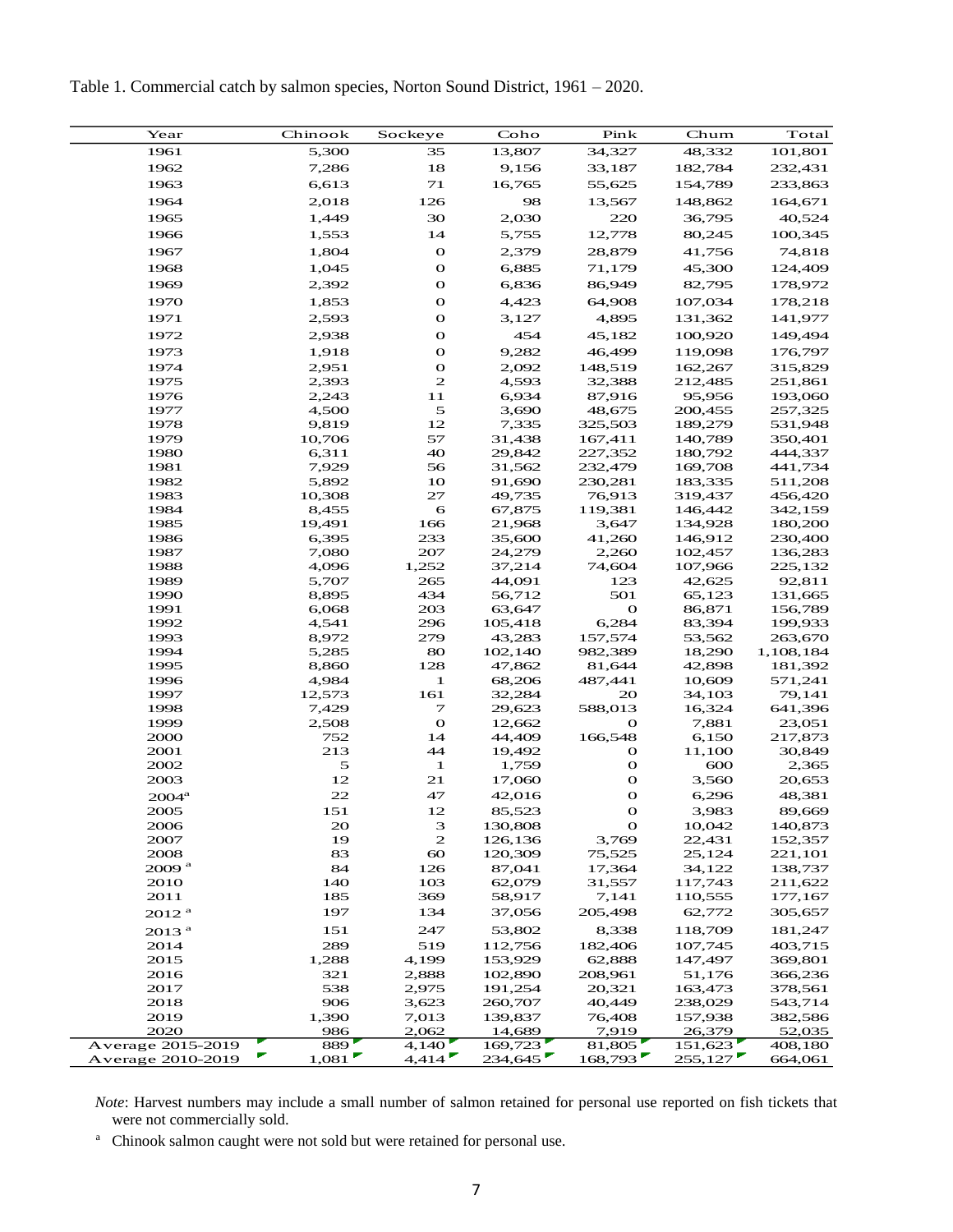#### Table 2.–Norton Sound and Port Clarence Districts annual subsistence salmon permit limits.

| Cripple River                 | No chum catch allowed                                      |
|-------------------------------|------------------------------------------------------------|
| Penny River                   | No chum catch allowed                                      |
| Nome River                    | 100 coho/household                                         |
| <b>Snake River</b>            | 100 coho/household                                         |
| Solomon River                 | 40 chum/household and 20 coho/household                    |
|                               |                                                            |
|                               |                                                            |
| <b>Port Clarence District</b> |                                                            |
| Pilgrim River                 | 3 king/household and 25 sockeye/household                  |
| Salmon Lake                   | Open by emergency order only; 200 sockeye salmon/household |

#### Norton Sound District - Nome Subdistrict

*Note*: The waters of the Nome Subdistrict are subject to closures from June 15 to September 30. The Port Clarence District is outside the Nome Subdistrict area and, therefore, subsistence fishing can occur 7 days a week unless closed by an emergency order.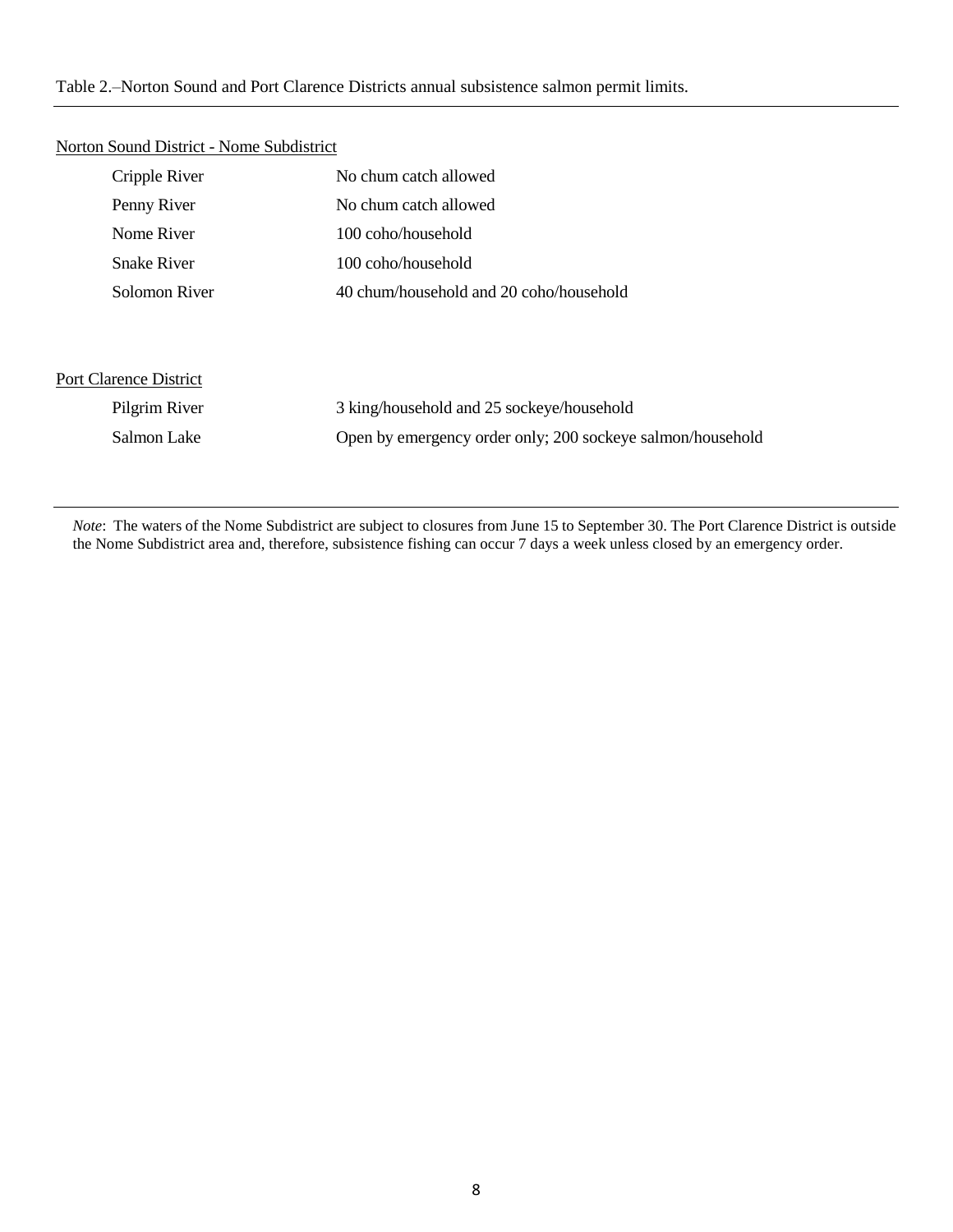

Figure 1. Norton Sound District and Port Clarence District.